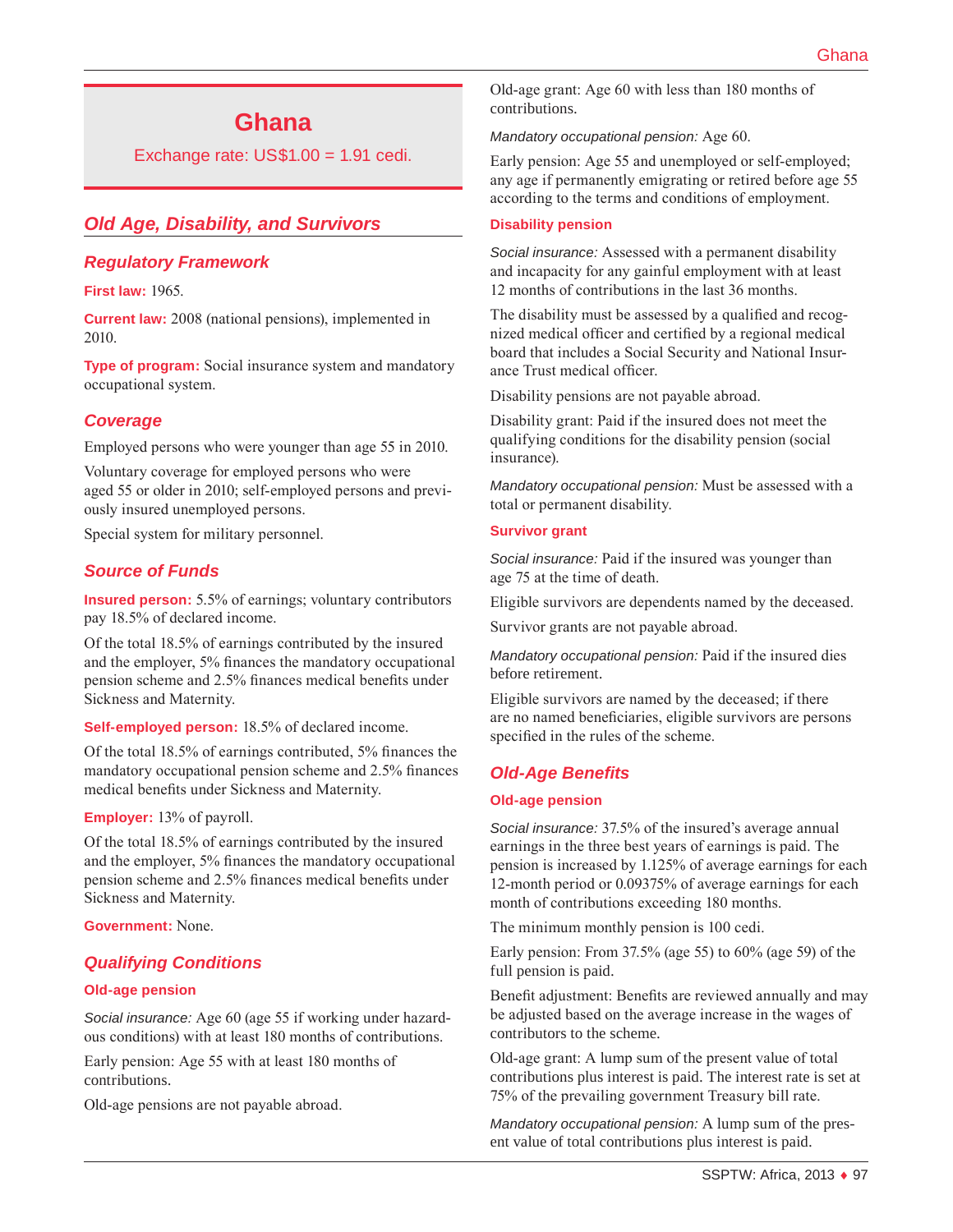Early pension: A lump sum of the present value of total contributions plus interest is paid.

# *Permanent Disability Benefits*

#### **Disability pension**

*Social insurance:* 37.5% of the insured's average annual earnings in the three best years of earnings is paid. The pension is increased by 1.125% of average earnings for each 12-month period or 0.09375% of average earnings for each month of contributions exceeding 180 months.

Benefit adjustment: Benefits are reviewed annually and may be adjusted based on the average increase in the wages of contributors to the scheme.

Disability grant: A lump sum of the present value of total contributions plus interest is paid. The interest rate is set at 75% of the prevailing government Treasury bill rate.

*Mandatory occupational pension:* A lump sum of the present value of total contributions plus interest is paid.

### *Survivor Benefits*

#### **Survivor benefit**

*Social insurance:* If the insured was a pensioner at the time of death, the benefit is a lump sum of the present value of the pension that would have been paid from the insured's death until age 75. If the insured was not a pensioner, a lump sum of the present value of 15 years of pension is paid.

The present value of the pension is calculated using the prevailing monthly Treasury bill interest rate or 10%, whichever is lower.

Benefit adjustment: Benefits are reviewed annually and may be adjusted based on the average increase in the wages of contributors to the scheme.

*Mandatory occupational pension:* A lump sum of the total value of contributions plus interest is paid.

# *Administrative Organization*

National Pensions Regulatory Authority [\(http://npra.gov.gh](http://npra.gov.gh/site/) [/site/](http://npra.gov.gh/site/)) provides general supervision.

Social Security and National Insurance Trust ([http://www](http://www.ssnit.org.gh) [.ssnit.org.gh\)](http://www.ssnit.org.gh) administers the social insurance scheme through a tripartite management board.

Private trustees approved by the National Pensions Regulatory Authority, with the assistance of registered pension fund managers and custodians, administer the mandatory occupational pensions scheme.

# *Sickness and Maternity*

### *Regulatory Framework*

**First and current law:** 2003 (health insurance), implemented in 2004.

**Type of program:** Social insurance system. Medical benefits only.

Under the Labor Act of 2003 employers are required to provide 12 weeks of paid maternity leave to all female employees.

#### *Coverage*

All residents of Ghana.

### *Source of Funds*

**Insured person:** See source of funds under Old Age, Disability, and Survivors (formal-sector employees); a flat-rate contribution of 7.20 to 48 cedi a month (informal-sector employees), based on a means test. An additional 7.20 cedi a year for medical insurance; contributors to social security, pensioners, and persons over age 70 are exempt.

**Self-employed person:** See source of funds under Old Age, Disability, and Survivors.

**Employer:** See source of funds under Old Age, Disability, and Survivors.

**Government:** The cost of benefits for the aged, the needy, and children up to age 18 if both parents have paid the annual premium. Additional financing from 2.5% value added tax on general goods and services.

### *Qualifying Conditions*

**Cash sickness and maternity benefits:** No statutory benefits are provided.

**Medical benefits:** Must reside in Ghana.

### *Sickness and Maternity Benefits*

**Sickness benefit:** No statutory benefits are provided.

**Maternity benefit:** No statutory benefits are provided.

### *Workers' Medical Benefits*

Medical benefits are provided under the National Health Insurance program.

### *Dependents' Medical Benefits*

Medical benefits for dependents: Medical benefits are provided under the National Health Insurance program.